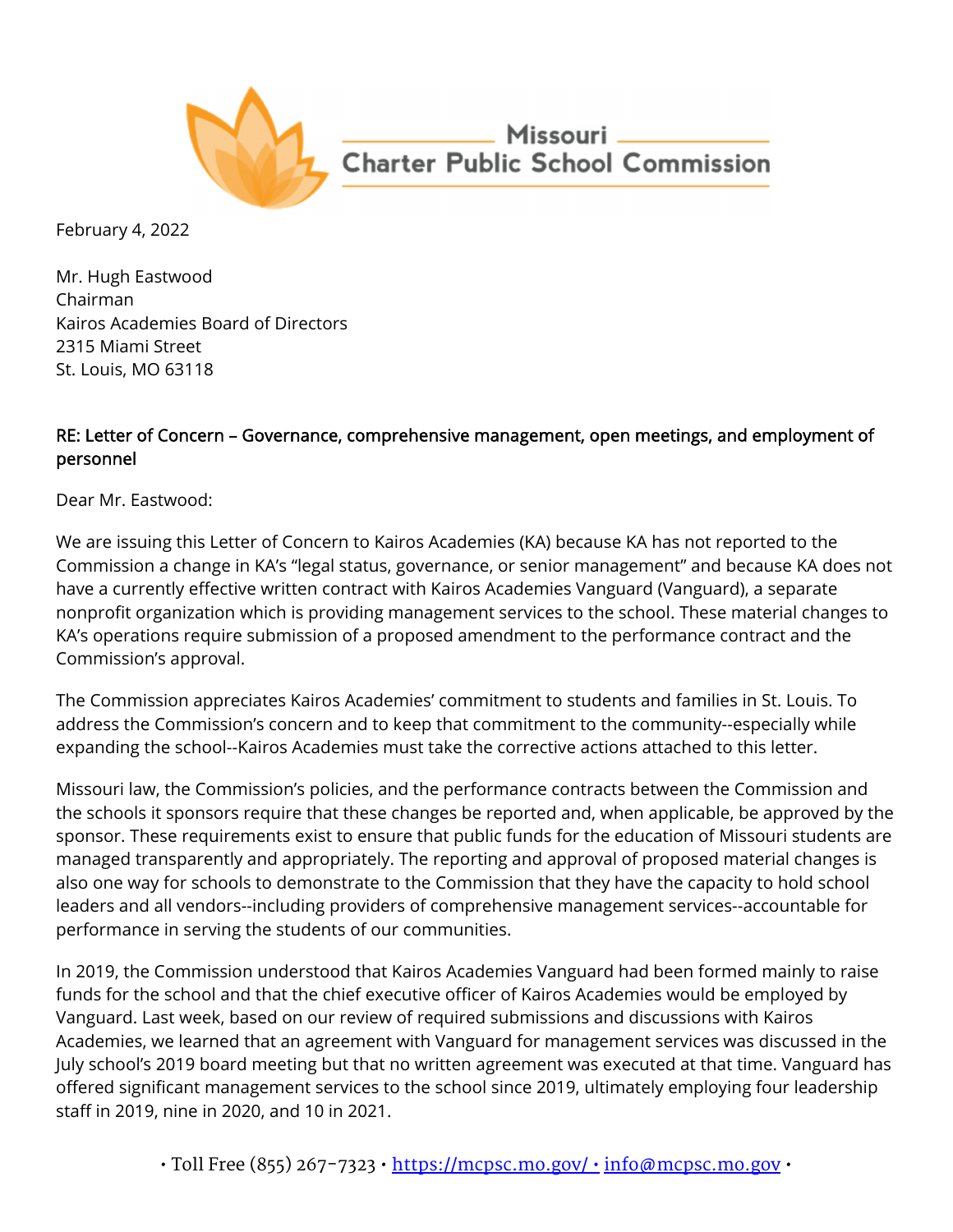During our review of this matter, the Commission found that Kairos Academies' board went into closed session on December 16, 2021 without the appropriate motion and discussed compensation for individuals employed by Vanguard. Kairos Academies' board does not have authority over the compensation of employees of Vanguard, and discussing such compensation does not justify going into closed session.

Kairos Academies is free to contract for charter management services provided by related nonprofits. When a school decides to contract for services, however, the school remains accountable for complying with all the obligations of its performance contract (or "charter"). Each charter school's board must ensure that any real or perceived conflicts of interest are addressed, that the employment status of individuals working for the school or the management organization are clearly established, and that the board reviews and approves financial transactions between the school and the management organization.

Thank you for your prompt attention to this matter.

Sincerely,

Jakung a G Waly

Robbyn G. Wahby Executive Director

ATTACHMENT

CC: Members, Kairos Academies Board of Directors Members, Missouri Charter Public School Commission

 $\cdot$  Toll Free (855) 267-7323  $\cdot$  https://mcpsc.mo.gov/ $\cdot$  info@mcpsc.mo.gov  $\cdot$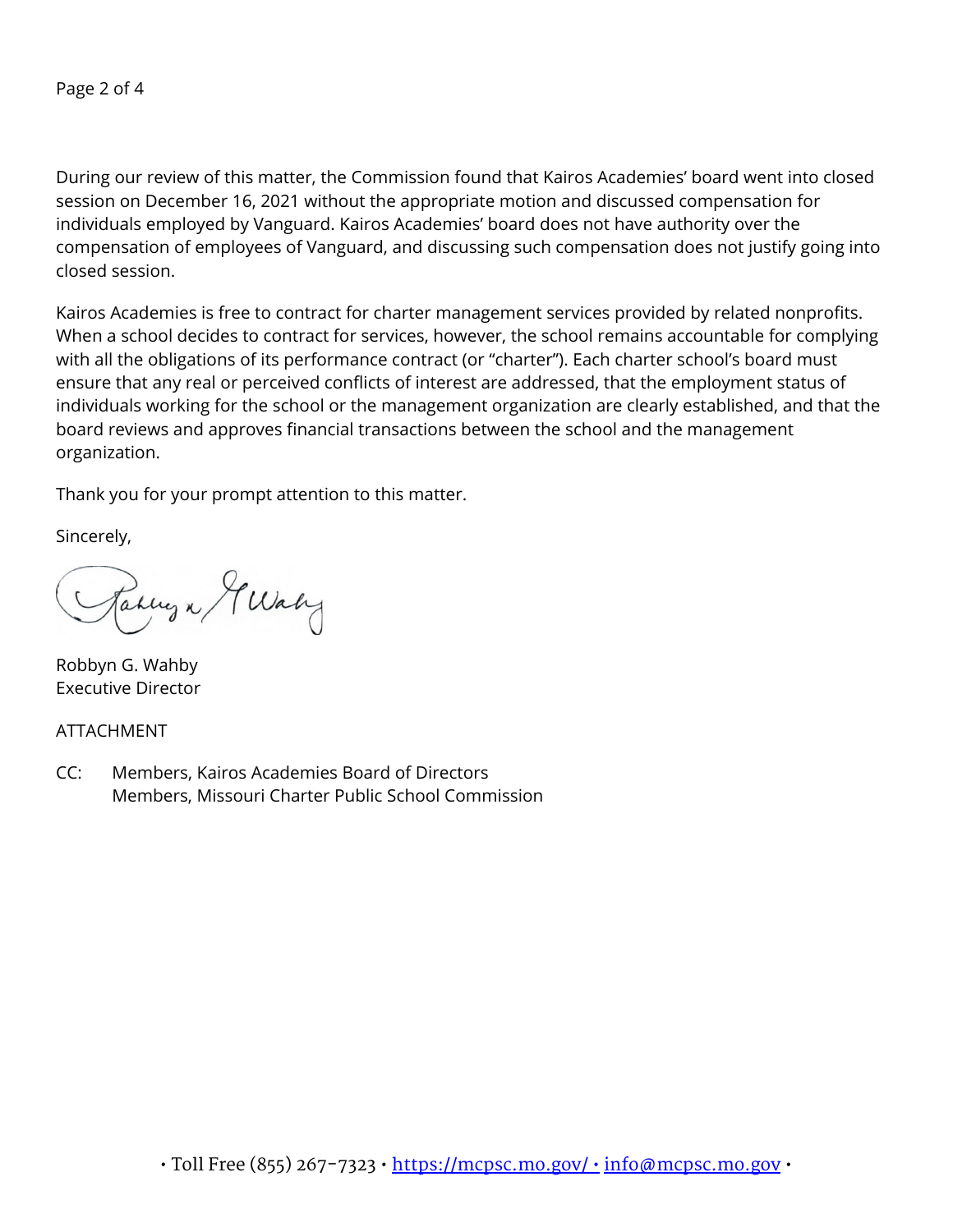Page 3 of 4

## ATTACHMENT

## Kairos Academies Required Corrective Actions – February 4, 2022 – March 31, 2022

To address the Commission's concern, Kairos Academies shall complete the following by March 31, 2022:

First, Kairos Academies must execute a written agreement with Kairos Academies Vanguard for the management services discussed being provided to the school. This contract must:

- 1. Be reviewed by legal counsel independent of Kairos Academies Vanguard and the board's finance committee,
- 2. Make clear the employment status of individuals employed by the school and by Vanguard, and
- 3. Clearly state the performance expectations of the management organization and the school's remedies for inadequate performance or breach of the agreement.

Once the contract that meets these requirements has been approved by Kairos Academies' finance committee, Kairos Academies shall:

- 1. Submit the proposed management contract between KA and Vanguard to the Commission as a material amendment to the current performance contract.
- 2. Following Commission review and approval, have the KA Vanguard contract approved by the full board and execute the contract.
- 3. Update and submit board approved financial policies to the Commission that prohibit employees of vendors--including providers of management services--from serving on Kairos Academies' board.
- 4. Submit a revised organization chart for Kairos Academies, including which employees report to and are evaluated by the KA board.
- 5. Require Vanguard to return any funds paid by KA to Vanguard for compensation of Vanguard employees as a result of KA's board meeting discussion in December 2021. Also have the KA board review and approve invoices paid since 2019 to Vanguard by KA.
- 6. Submit board-approved monthly financial records showing payments to Vanguard for contracted services.
- 7. Hire auditors to audit the school's FY 2021-22 financials separate from the audit of Vanguard, and have Vanguard submit its audit to KA for review.
- 8. Secure legal counsel experienced in nonprofit and/or public school law, policy, and management.
- 9. Have legal counsel review board meeting procedures and minutes to ensure compliance with RSMo 610.022's provisions regarding closed sessions and appropriate fiscal and performance oversight of the Vanguard contract.
- 10. Have legal counsel or another provider train board members regarding compliance with Missouri sunshine laws.